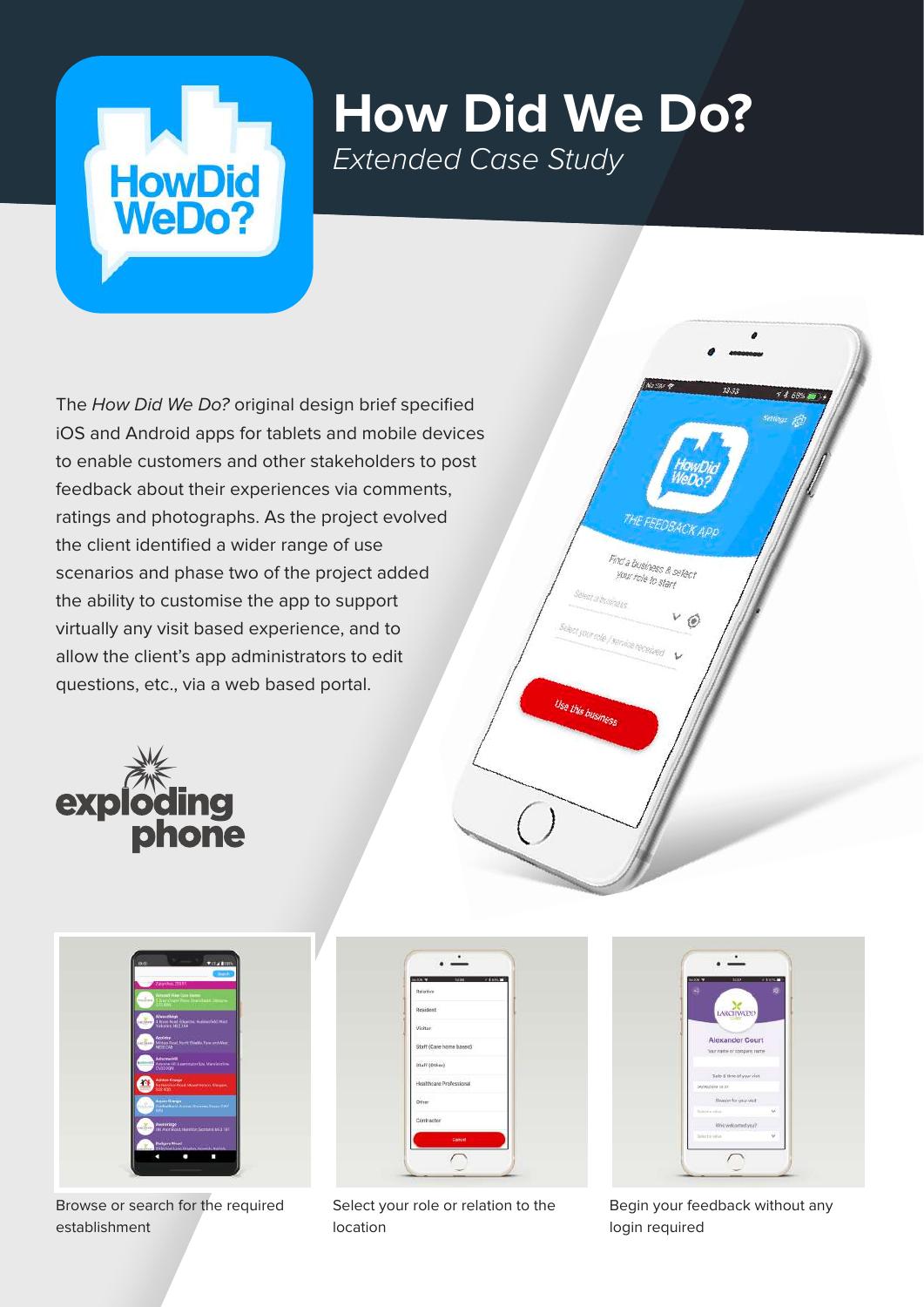



Information gathered by the app is uploaded to multiple databases with comments, answers and ratings being stored on the client's servers while images are stored in Amazon's AWS cloud service. This necessitated building a system that authenticated to the AWS server without the user having to enter login details, and linking the images back to the core database with a unique key generated by the Amazon server.

please use slider above before<br>leaving comments or adding photos

Terrottorol Ave

**TEDWITZ** 

Alexander Court

would you rate the exterior





Users can input a rating using a feedback slider along with a text based comment and the option to upload any photos if required.